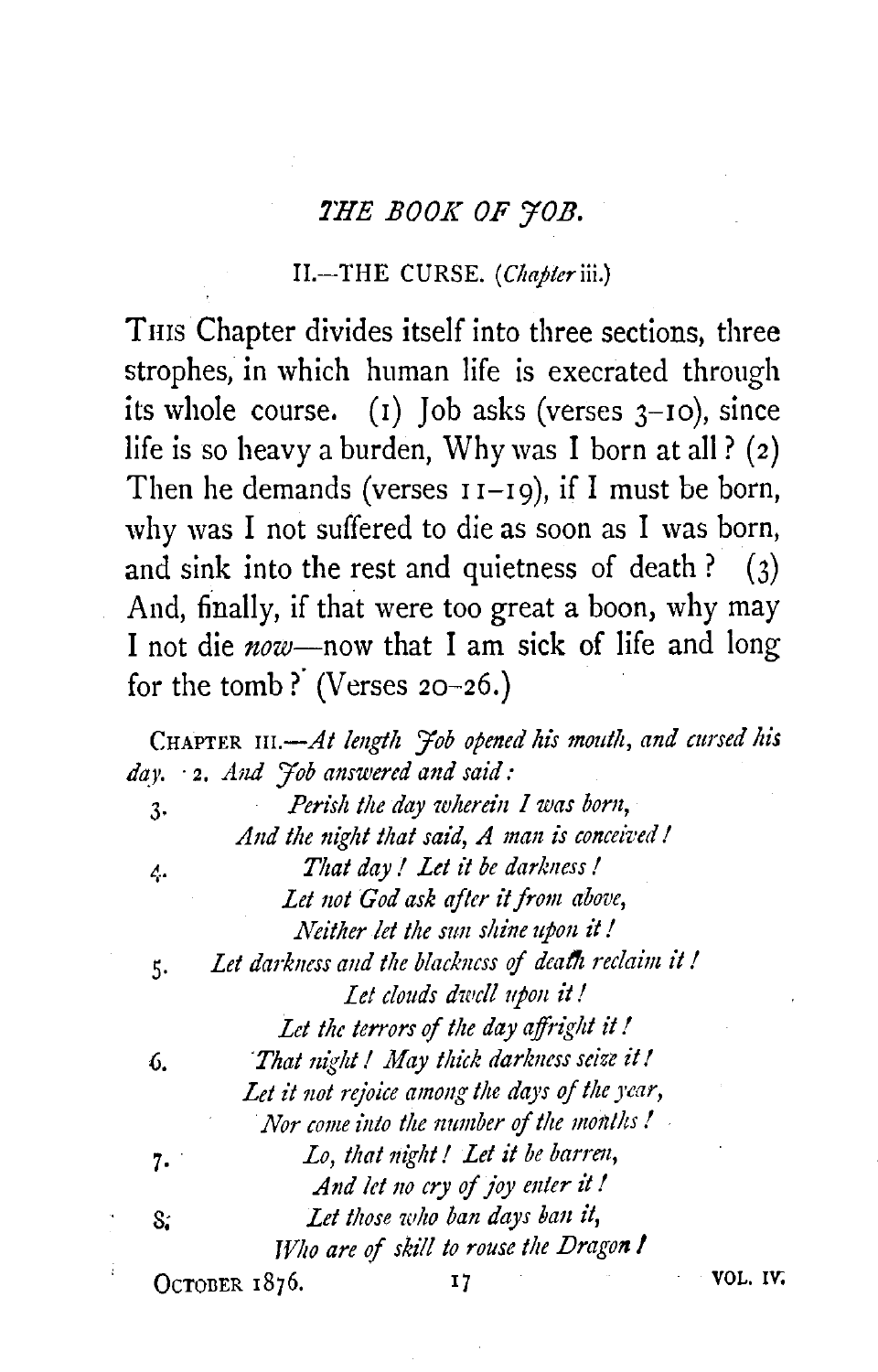## **THE BOOK OF JOB.**

| 9.  | May the stars of its twilight gather darkness !                |
|-----|----------------------------------------------------------------|
|     | Let it long for light and see none,                            |
|     | Nor let it behold the eyelids of the dawn,                     |
|     | 10. Because it shut not up the doors of the womb that bore we, |
|     | And hid not trouble from mine eyes !                           |
| ΙΙ. | Why did I not die from the womb-                               |
|     | Come forth from the belly to expire?                           |
| 12, | Why did knees welcome me,                                      |
|     | And why breasts that I might suck?                             |
| 13. | For then should I have been lying still and quiet;             |
|     | I had slumbered, and been at rest                              |
| 14. | With kings and councillors of the earth                        |
|     | Who built for themselves desolate sepulchres,                  |
| 15. | And with princes, possessed of gold,                           |
|     | Who filled their palaces with silver :                         |
| τ6. | Or, like a hidden abortion, I had not been,                    |
|     | Like babes who never see the light.                            |
| 17. | There the troublers cease from troubling,                      |
|     | And there the strong, worn out, find rest:                     |
| 18. | There the prisoners repose together in peace,                  |
|     | They hear no taskmaster's voice:                               |
| 19. | The small and the great are equal there,                       |
|     | And the slave is free from his lord.                           |
| 20. | Wherefore is light given to the afflicted,                     |
|     | And life to the bitter in spirit,                              |
| 21. | Who long for death, but it cometh not,                         |
|     | And search for it more than for hid treasure,                  |
| 22. | Who would rejoice with gladness                                |
|     | And be blithe to find a grave,-                                |
| 23. | To a man whose path is hidden,                                 |
|     | And whom God hath fenced in?                                   |
| 24. | For my groaning cometh like my food,                           |
|     | And my sighs gush out like the waters.                         |
| 25. | If I fear a fear, it cometh upon me,                           |
|     | And whatsoover I dread befalleth me.                           |
| 26. | I have no quiet, no repose, no rest,                           |
|     | But trcuble cometh on trouble.                                 |

The three sections of this Chapter are **introduced**  by a few historical or descriptive words (verses **1** 

242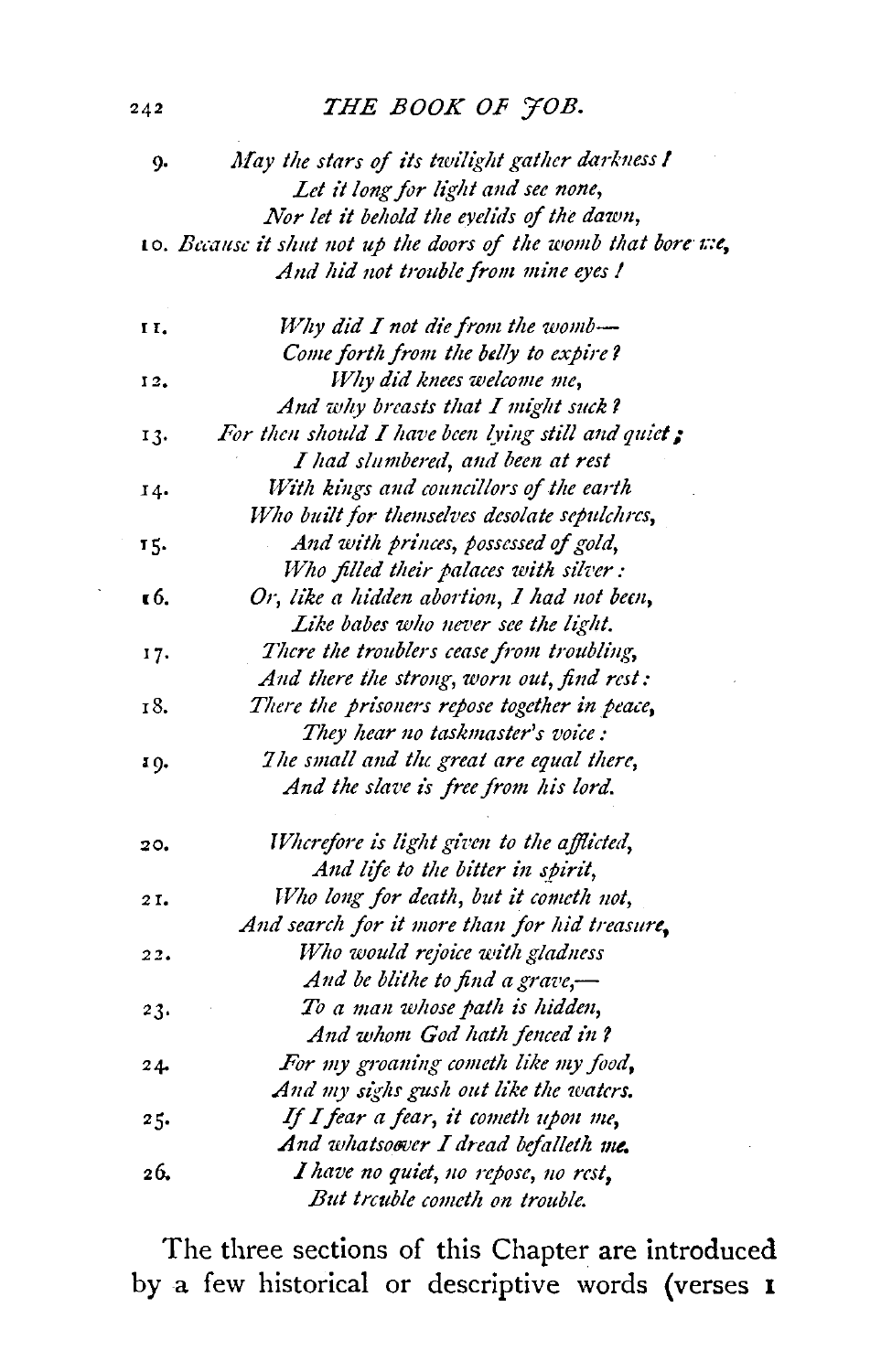and 2). Job "*opened his mouth*"—a phrase only used .on solemn occasions, and denoting the momentous -character of the utterances which followed it; as, for example, when the Lord Jesus " opened his mouth" to deliver the Sermon on the Mount (St. Matt. v. 2). *-"A1td cursed hi's day."* The word here used is not the dubious *bdrek* employed in Chapters i. and ii. which, besides intermediate shades of intention, might mean either to bless or to curse ; but another verb, which signifies to *execrate* that which is base and worthless. His "day" is, of course, the day of his birth. *"And 7ob answered and said*,"-answered whom, or what? If the three Friends had as yet spoken no word to him, their manner and gestures had, nevertheless, said so much that he is sure they

## "Cannot but feel this wrong as 'twere their own."

They had wept, rent their mantles, cast dust on their heads, sat down with him seven days and nights, thus mutely intimating their grief and compassion. Job's words are his response, his answer, to this unspoken sympathy. Beholding their sorrow and amazement at the mere spectacle of his misery, the sense of his misery comes closer home to him ; it gathers new force as he sees it reflected from their eyes : and he breaks out into passionate imprecations on his day.

The First Strophe, like that which follows it, touches points on which it is difficult, almost impossible, to dilate without some offence against modesty. And, therefore, I will only give a brief summary of its contents, and a few explanatory notes.

First of all Job execrates, in general terms, the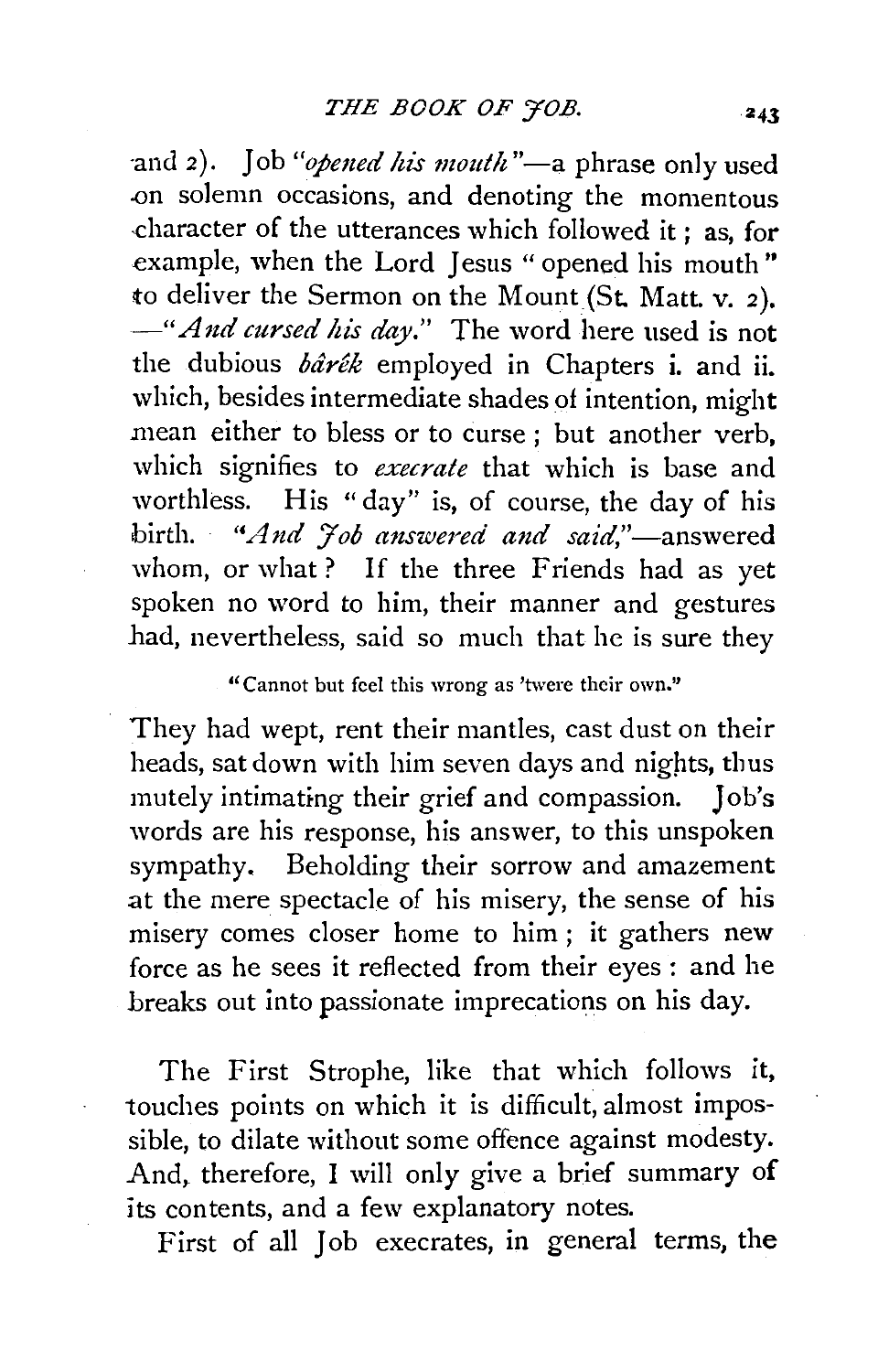night of his conception and the day of his birth (verse  $3$ ). Then, more particularly (verses 4 and  $5$ ). he prays that the *day* of his birth may be ever dark as night, forgotten by God, uniilumined by the sun, reclaimed by death as its proper possession, lost in ·clouds, exposed to all the terrors incident and possible to day. Then, with equal ingenuity and precision. he curses the *night* of his conception (verses 6-9). . May the primal darkness seize upon it and swallow it up, so that it shall be blotted from the calendar and cease to find a place in the glad procession of the year ! may it be barren, giving life to nothing, hearing no cry of joy because a child is born in it! may it be accursed, so that, " ever trembling on the verge of' dawn," the dawn may never break upon it! And, finally, in verse 10, he gives us the sole reason for this tremendous imprecation on it, that it was the night on which *he* entered on this life of misery and shame.

*Verse* 4.—" Let not God *ask after* it,"—*i.e.* not so much as miss it when it is gone ; let it be *forgottm,*  and not only extinct.

Verse 5.-Darkness and black Death are the nearest of kin to that most dark and miserable day. Let them *reclaim* it, then, as, according to Arab and. Hebrew law, kinsmen might redeem the inheritance which had fallen into the hands of a stranger. It was a portion of the kingdom of death which had gone astray into the light ; let it be recovered, recaptured, and compelled to submit once more to the. sway of " chaos and old night." (Professor Davidson, *in loco.*) " Let the *terrors of the day* affright it;" literally, the terrors of *a* day, of *any* day, all the terrors incident or possible to day-time. Probably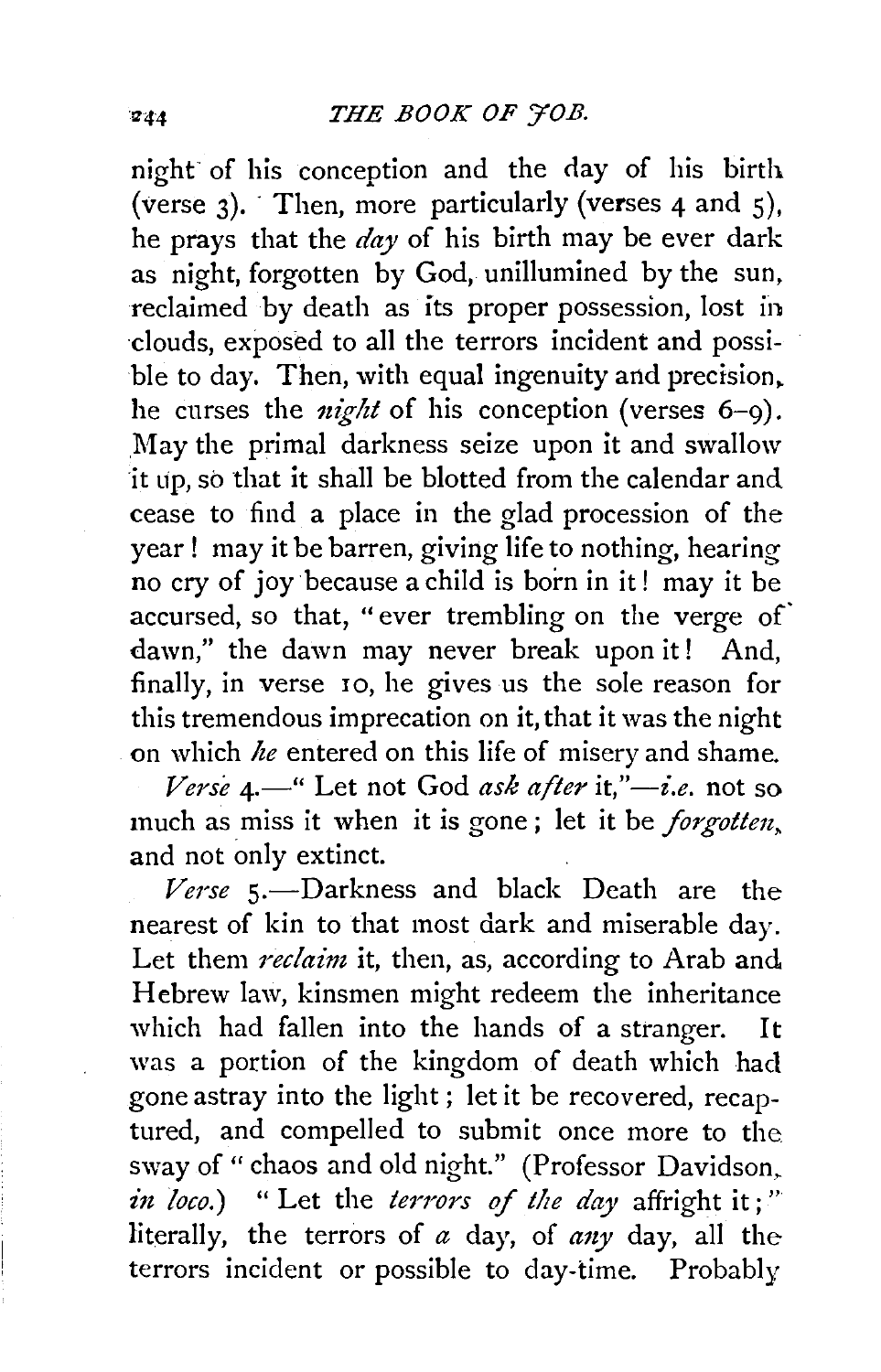the main reference is to eclipses, which were supremely terrible to the ancient world.

*Verse* 6 .-The robber Darkness-for here the figure changes-is to *seize* "that night" as its booty, that it may no longer rejoice amid the days of the year. In the Poet's imagination the night does not so much *rejoice* "on account of its own beauty, as to form one -of the joyous and triumphant choral troop of nights that come in in harmonious and glittering procession." (Professor Davidson, *in loco.*) From that happy .company this night is to be expelled.

*Verse* 8.-" Those who *bmt* days" are those who were held to make days unlucky, *dies infausti*. There is a quaint legend which says that at daybreak the Ethiopians curse the sun, because it has burned them so black. And some commentators, misled by this impossible legend, have suggested that the Ethiopians are the banners of days here adjured. Obviously, as the second line of the verse shews, the allusion is to the ancient Oriental superstition which attached a supra-natural power to the incantations of the sorcerer. It was *he* who was able, in the popular belief, both to ban days and to "*rouse the Dragon*," *i.e.* the heavenly but hostile constellation known to antiquity by that name.

The ancient poets feigned the constellations to have life and personality, and to be variously related to each other. The fantasy of the poet became the superstition of the vulgar, and drew many legends round it. It was thought, for example, that there was a special art, a magical art, of exciting the Dragon, then held to be the enemy of light, to .devour the sun and moon, and so for a time at least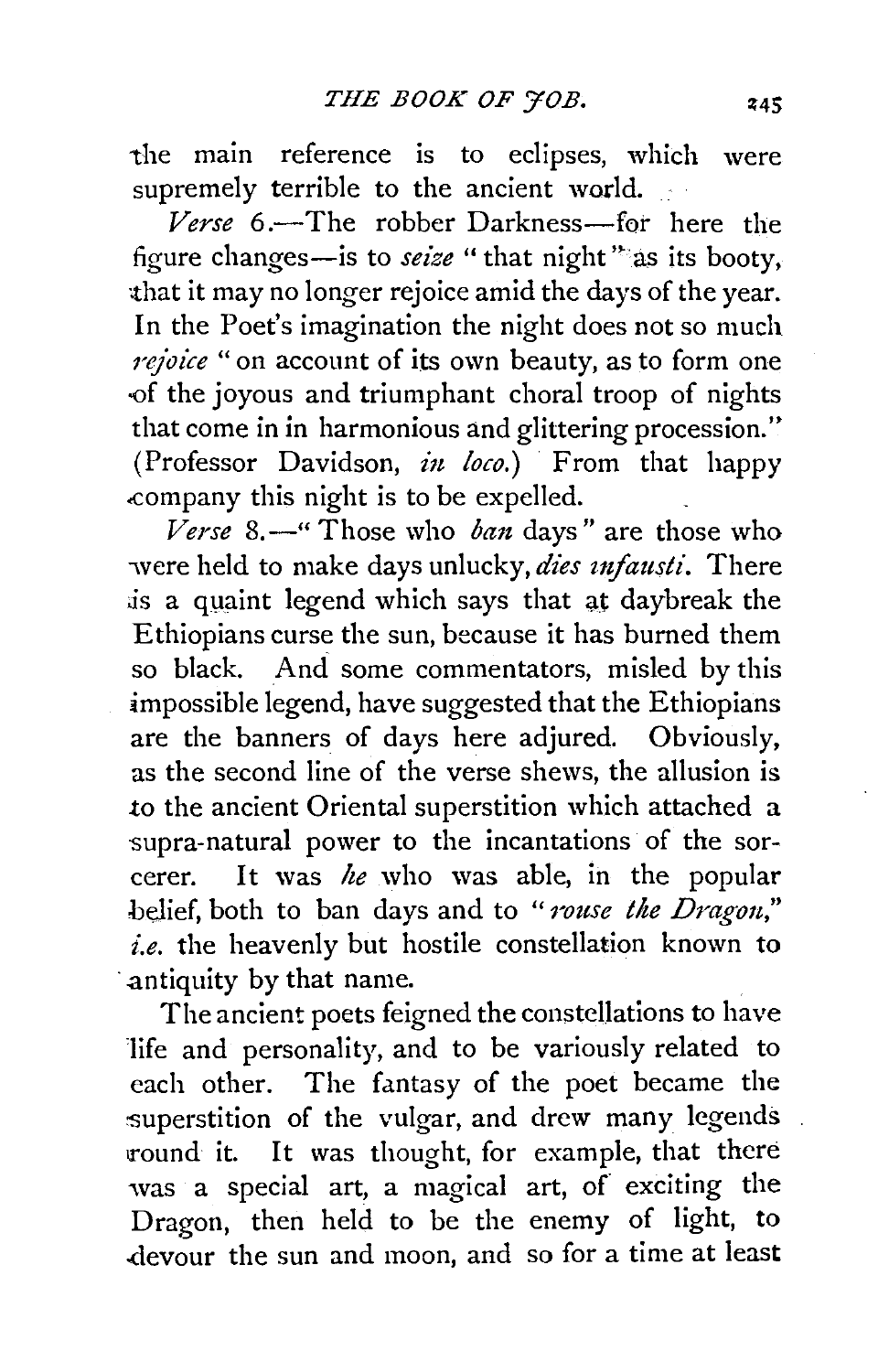to pour darkness over the earth. Eclipses were his work, or the work of the magicians who controlled, him by their enchantments. The Chinese still hold the superstition of the antique world, and, as an· eclipse approaches, seek by wild outcries and the noise of gongs to scare away the Dragon-not with, much effect, for all that I could ever hear. Similar superstitions obtain throughout the East to this day, as they did, indeed, throughout the West till a few· years ago. Some traces of the belief in good and ill luck, and of the influence of the stars in their courses on the events of the earth, may even yet be detected in our language and habits, and that not only among. the rustic and ignorant, but even among men of culture and refinement.

Nor is the almost universal spread of such super- stitions to be attributed solely to the vivid imagination of the poets, or to the mere influence of habit and tradition. They have their origin in some of the commonest facts of experience and in some of the profoundest emotions of the heart. Every man is aware, for instance, that on certain days he rises with. a temperament wholly in tune with itself and his outward conditions; "his bosom's lord sits lightly on its throne ; " he is vigorous, bold, sanguine, he knows not why; and on such days as these all seems to go well with him: while on other days, and from causes equally recondite, he rises "deject and wretched,'" feels beforehand that nothing will prosper with him,. and often finds his foreboding miserably fulfilled. Is. it any wonder that on these common facts of experience some men, most men even, have built up a superstition of lucky days and unlucky?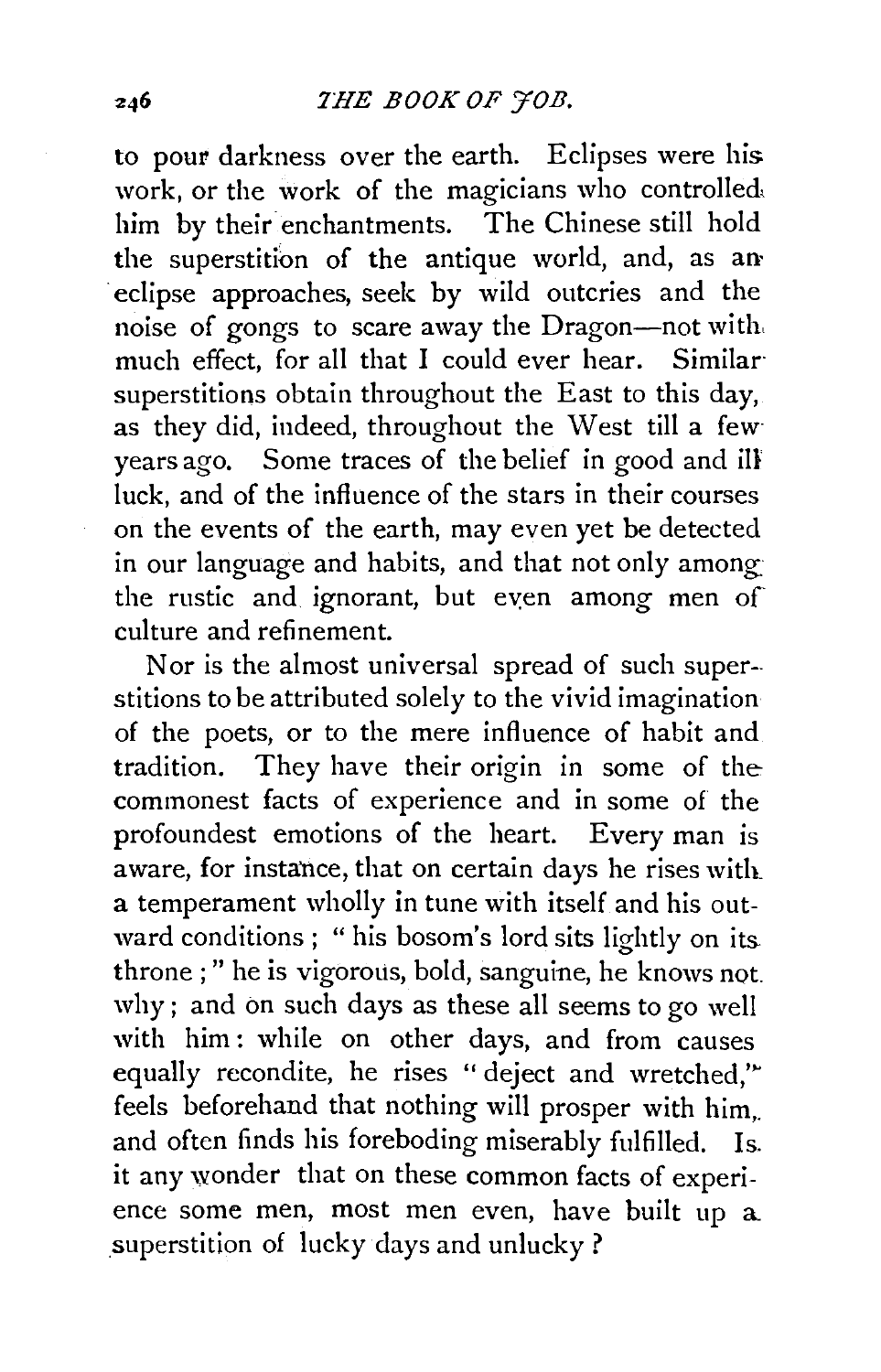Then, too, we are constantly compelled to feel that both in the human and in the natural worlds great forces are at work which we are powerless to withstand ; and that if, at times, we are carried by them where we would be, at other times we are carried whither we would not. These forces, which the ancient world impersonated and clothed in divine forms, enter into and control our life in a thousand ways which we can neither foresee nor regulate. Is it wonderful, then, that men, feeling their dependence on them, have sought to master and control them, and have even persuaded themselves that they *had*  acquired a secret and mysterious power over them, so that they could not only read oracles, but affect the course of Nature and give men good fortune or ill ?

Science, moreover, has discovered that the same great forces and laws " run " throughout the physical universe, that the heavenly bodies do therefore exert a vast and manifold influence on the earth. Is it not natural, then, that those who are not content with materialistic theories of the universe, should assume that as force implies will, or spirit, so forces may imply spirits; that they should people the whole universe with invisible agents and ministers of God, and infer that the powers and principalities of the unseen universe may be touched by the cries of human infirmity and need, and, like the physical forces of Nature, may be rendered adverse or propitious by the attitude we take up toward them ?

It is to such facts and arguments as these that we must attribute the power of astrological superstition in the modern as in the ancient world ; and when we take them into the reckoning, no wise man will confi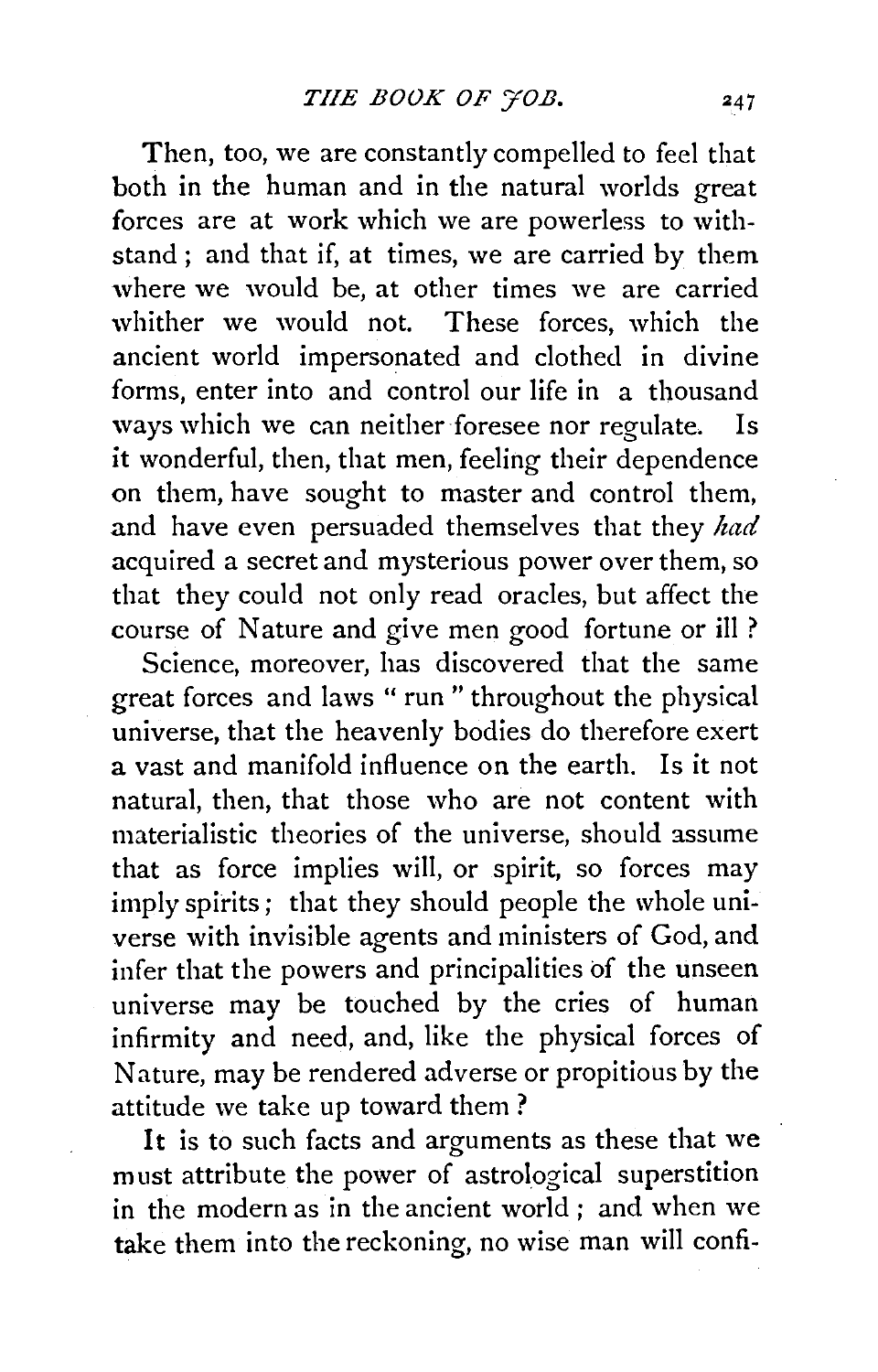dently or hastily pronounce that there is absolutely no truth in, or behind, them. In the forms they have commonly assumed they are doubtless untrue and injurious: for, after all, and whatever the powers or forces at work upon him, a man's fate depends on himself and on the attitude he takes towards God, and any belief which lessens the sense of his personal responsibility, or emasculates his will, injures and degrades him. Shakespeare, whose works teem with allusions to the astrological dogmas and mysteries current in his day, saw and rebuked their immorality. In " King Lear" he writes : "This is the excellent foppery of the world, that when we are sick in fortune -often the surfeit of our own behaviour--we make guilty of our disasters the sun, the moon, and the stars : as if we were villains by necessity, fools by heavenly compulsion, knaves, thieves, and treachers by spherical predominance ; drunkards, liars, and adulterers by an enforced obedience of planetary influence; and all that we are evil in by a divine thrusting on." In the form these superstitions assumed in the age of Job, they were assuredly very questionable, to say the least of them. That by his incantations a man can affect the course of Nature and Providence, and bring good or evil fortune to his neighbours, is an incredible and degrading superstition ; but that a man may modify the action of natural forces by a scientific knowledge and. use of them, every man will admit; while that by prayer and obedience we may influence the God who holds the universe in the hollow of his hand, and the ministers of God who execute his will, no Christian can well deny.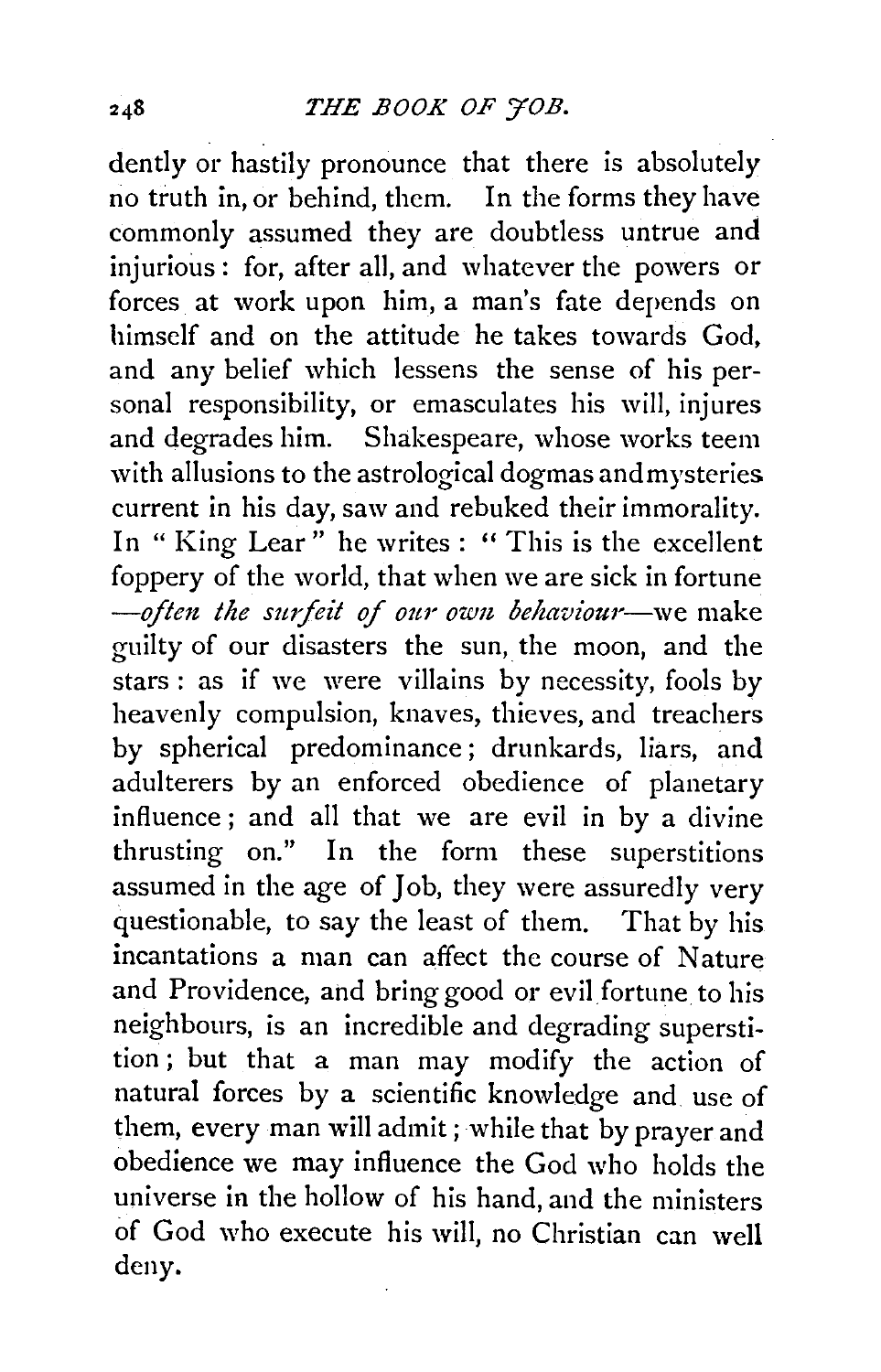That Job heartily believed in the superstition of his day, and thought that men could ban and unban days, rouse and allay the Dragon, is probable enough. That men like Balaam, and the magicians of Egypt, had a real power over the forces of nature and the minds of men, is not altogether improbable. But it does not follow because the Poet who has delineated Job used astrological terms and figures that he necessarily accredited the astrological superstition, any more than it follows that Shakespeare believed in it because he is for ever making one or other of his *dramatis persona* exclaim,-

> " It is the stars, The stars above us, govern our conditions,"

any more than it follows that we ourselves accept it when we speak of lucky or unlucky days, adverse or propitious influences : or, indeed, any more than, in verse 9, he meant to affirm that the dawn had eyes of flesh, covered with lids of flesh, when he penned the beautiful phrase "eyelids of the dawn."

This phrase is as natural as it is beautiful. " The long streaming rays of morning light that come from the opening clouds which reveal the sun," have seemed to many imaginative minds like the light of the eyes of day pouring through its opening lids and lashes when it rouses itself from slumber. Thus Sophocles (Antiq. 103) speaks of "the eyelid of the golden day,'' and from him probably Milton derived the exquisite phrase in his "Lycidas,"-" Under the -opening eyelids of the morn." The figure is so familiar to the Arabs that their poets use the word « eye " as a synonym of " sun," and describe the flashing of the sun's rays as "the twinkling of the eye."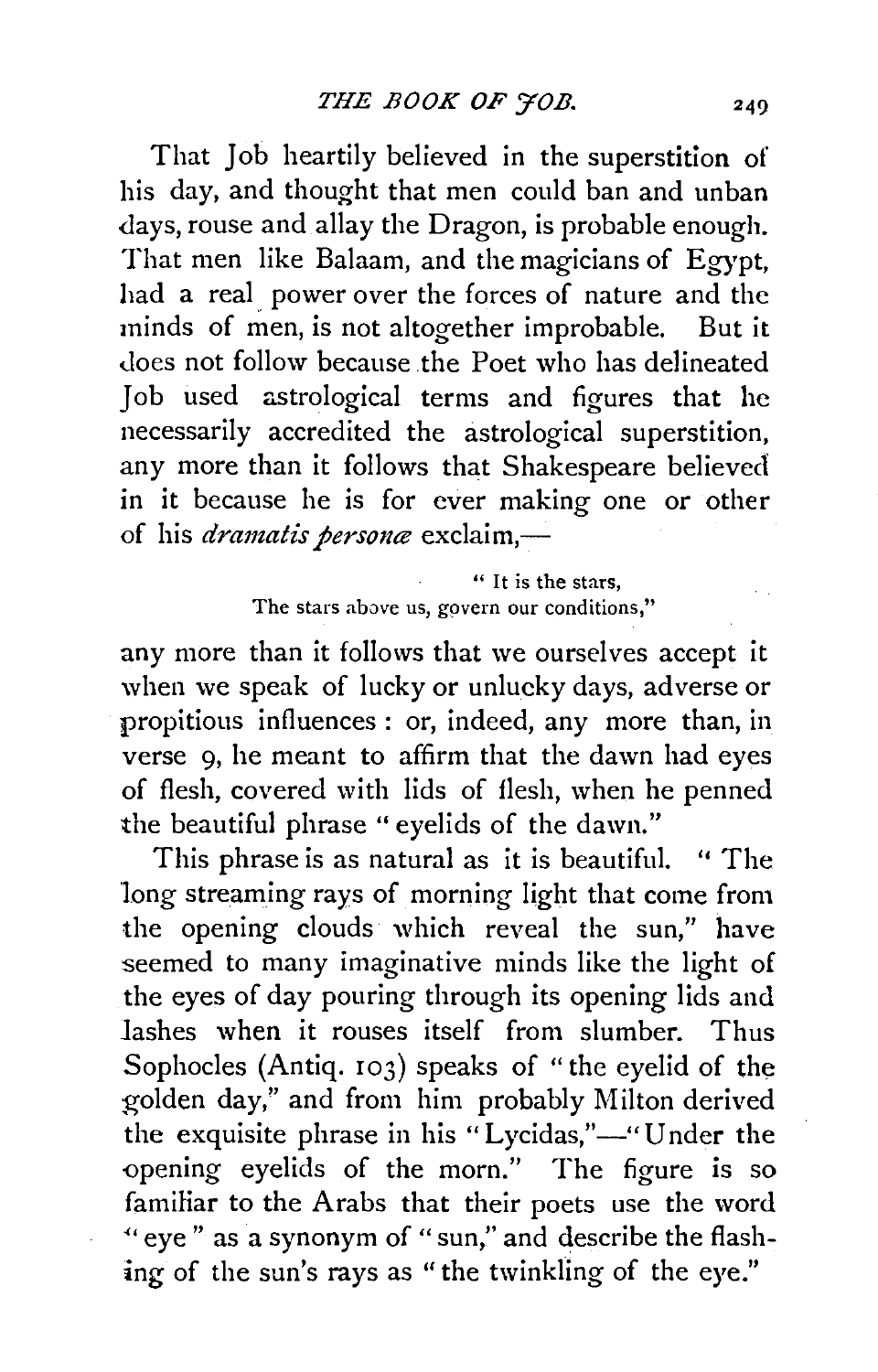## **THE BOOK OF JOB.**

*Verse* 10.<sup>1</sup> The womb that bore me" is literally *"my* womb," *i.e.* the womb in which I was conceived. Similarly Juvenal (Sat. vi. 124), "Ostenditque tuum, generose Brittanice ventrem."

In the Second Strophe (verses  $I1-I9$ ) Job bewails his misery in not having died as soon as he was. born :- demanding, first, why he was cared for and saved from the merciful hands of death (verses 11, 12), running over all the chances he had had of escaping the burden of life, and lamenting the mistaken kindness which closed them all against him : and, then (verses  $13-19$ ), permitting himself the relief of dwelling on the happy quiet and repose he would have enjoyed had death been granted him. As he pictures to himself the tranquil repose of the dead, his words grow more calm, and subdued and tender; we feel that the man is in love with death, and craves it as the sole good left to him. What, above all, attracts him in it is its restfulness : " There the troublers cease from troubling, the weary find rest ; even the prisoner no longer hears the taskmaster's voice, and the slave is at last free from his lord." Exhausted by the excitements of loss, and grief, and never-ending speculations on an inscrutable mystery, he yearns for repose ; and, moreover, *he* has a lord, a taskmaster, though he will not name Him, who holds him in hard bondage.

Verse 12.-The "knees" are those of the father, on whose knees the new-born infant was laid, that he might acknowlege it for his own.

*Verse I4.-"Desolate sepulchres,"* literally, "desolations,"are in all probability rock-tombs, mausoleums,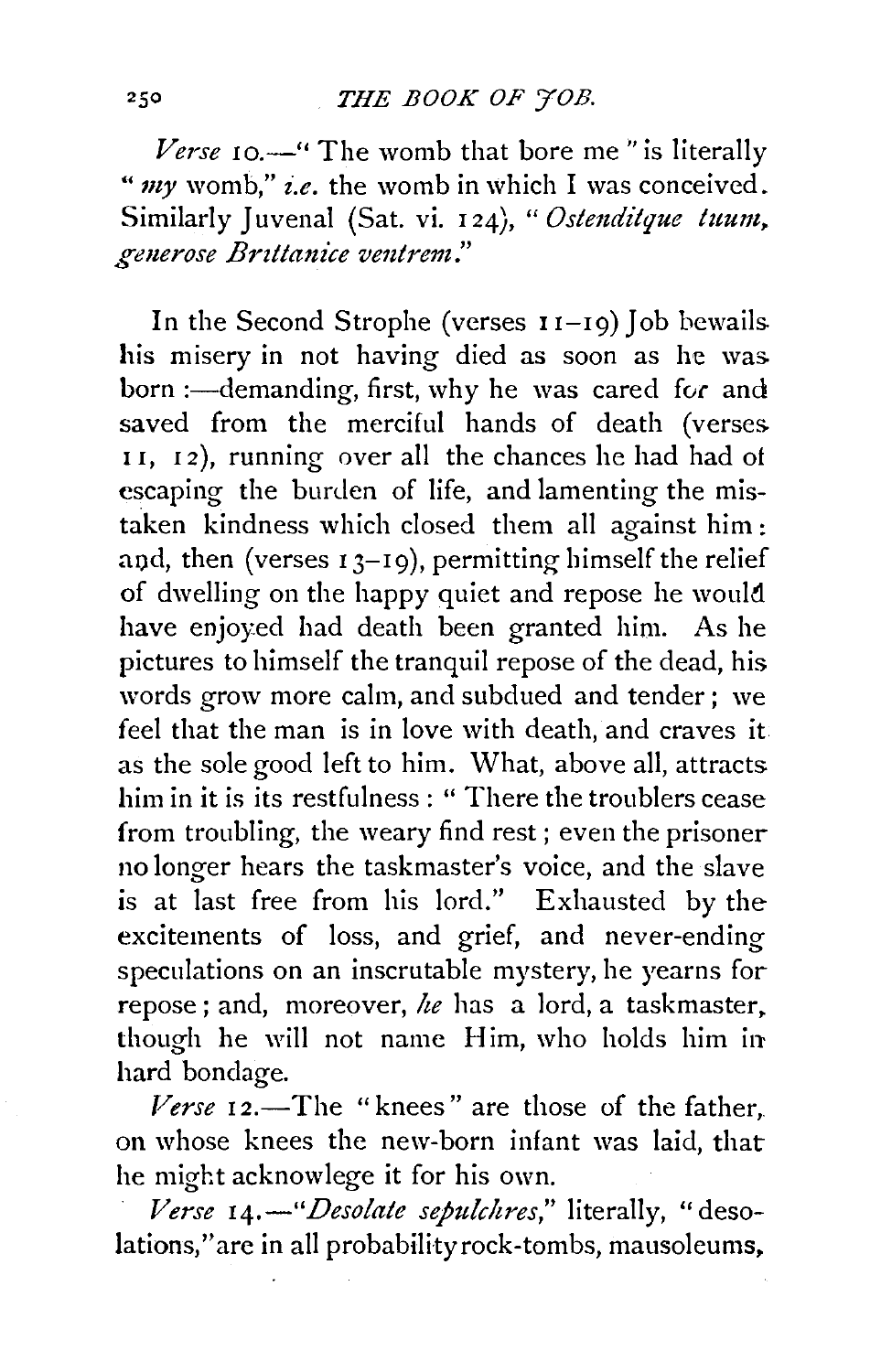or even pyramids, which, no doubt, Job had seen in his travels. The Poet shews, and assumes in his hero, an intimate acquaintance with Egypt, such as, indeed, many both of the patriarchs and of the " men of Solomon" must have possessed.

Of Verse 15 the sense is dubious. Two interpretations have found acceptance. (I) Some understand by the "houses" which the princes, possessed of gold, filled with silver, the graves, or "sepulchres," of the previous verse ; and these quote the innumerable instances in which treasures-coins, jewels, ancient works of art wrought in the nobler metalshave been discovered in ancient tombs.  $(2)$  Others. and with these I hold, maintain that there is no need of such a forced interpretation of the words,; that what Job intends to convey is simply the enormous luxury in which these princes lived before they saw corruption, and his conviction that in the rest of the grave even they were better off than when they revelled in their sumptuous palaces.

 $Verse$   $I7.$  The word I have rendered "the troublers" means " the wicked," no doubt, but it is the wicked viewed as *unquiet,* restless, troubled and troubling. " There lies in the word," says Professor Davidson, " the signature of eternal unrest, like the sea,-a divine comparison (Isa. lvii. 20),-with a continual wild moan and toss about it, in a fever even when asleep, not always openly destructive, but possessing infinite capacities for tumult and destruction."

In the Third Strophe all his former excitement rushes back on Job, and he breaks out once more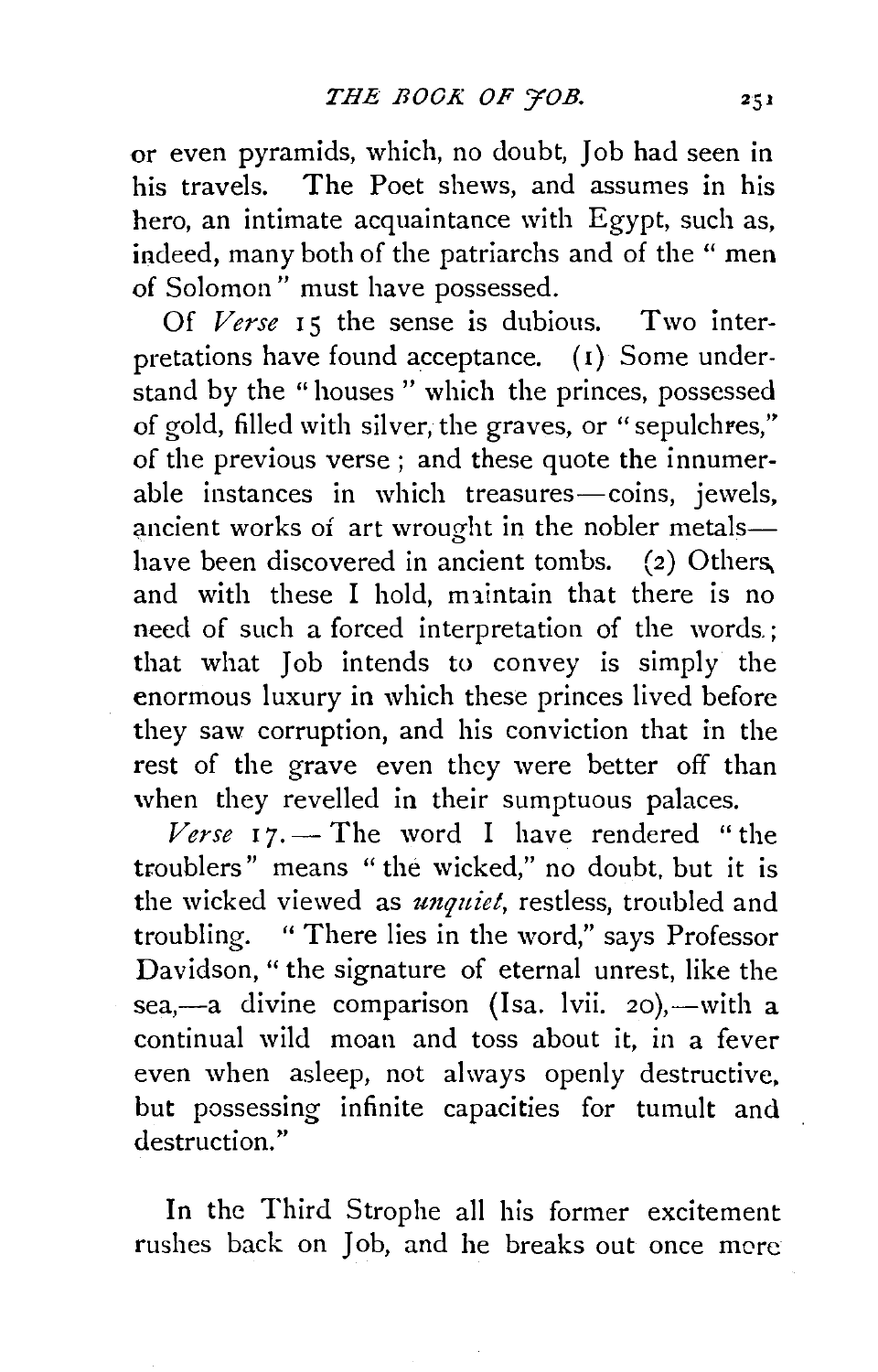into passionate and wild reproach as he feels that even the rest of death is denied him, that the burden of life must still be borne. " Why may I not die *now* ?" is the cry of his heart:

> "Is wretchedness denied that benefit, To end itself by death?"

He will not name God even yet, but, none the less, it is God whom he reproaches. Here, as often elsewhere in the Poem, he substitutes the "euphemistic *He*" for the Divine Name; but, nevertheless, it is God whom he accuses of surfeiting him with a life of which he is sick, of thrusting it upon him when all he longs for is to be rid of it. At first, his tone is more general (verse 20): "Why does *He* give light to the afflicted, and life to the bitter in spirit ? " But it soons grows more personal ; for he himself is "the man whose way is hidden" (verse 23), who is so bewildered and shut in on every side that he can but take a step or two in any direction before he is brought to a pause. And, at last (verses  $24-26$ ), his tone becomes wholly personal, and he describes his misery in the plainest, simplest, most pathetic words.

 $Verse$   $22.$  – The afflicted, who long for death, would be " blithe to find *a grave*,"-*any* grave : "these men are not particular ; any grave will fit, provided they can but get into it." (Professor Davidson, *in loco.)* 

Verse 23.-In the words "whose path is hidden" Job touches the very acme of his misery. That which most appals him is that, to his tear-filled eyes, human life, his own life, is "all a muddle;" that he can see no design in it, no aim, no clear and noble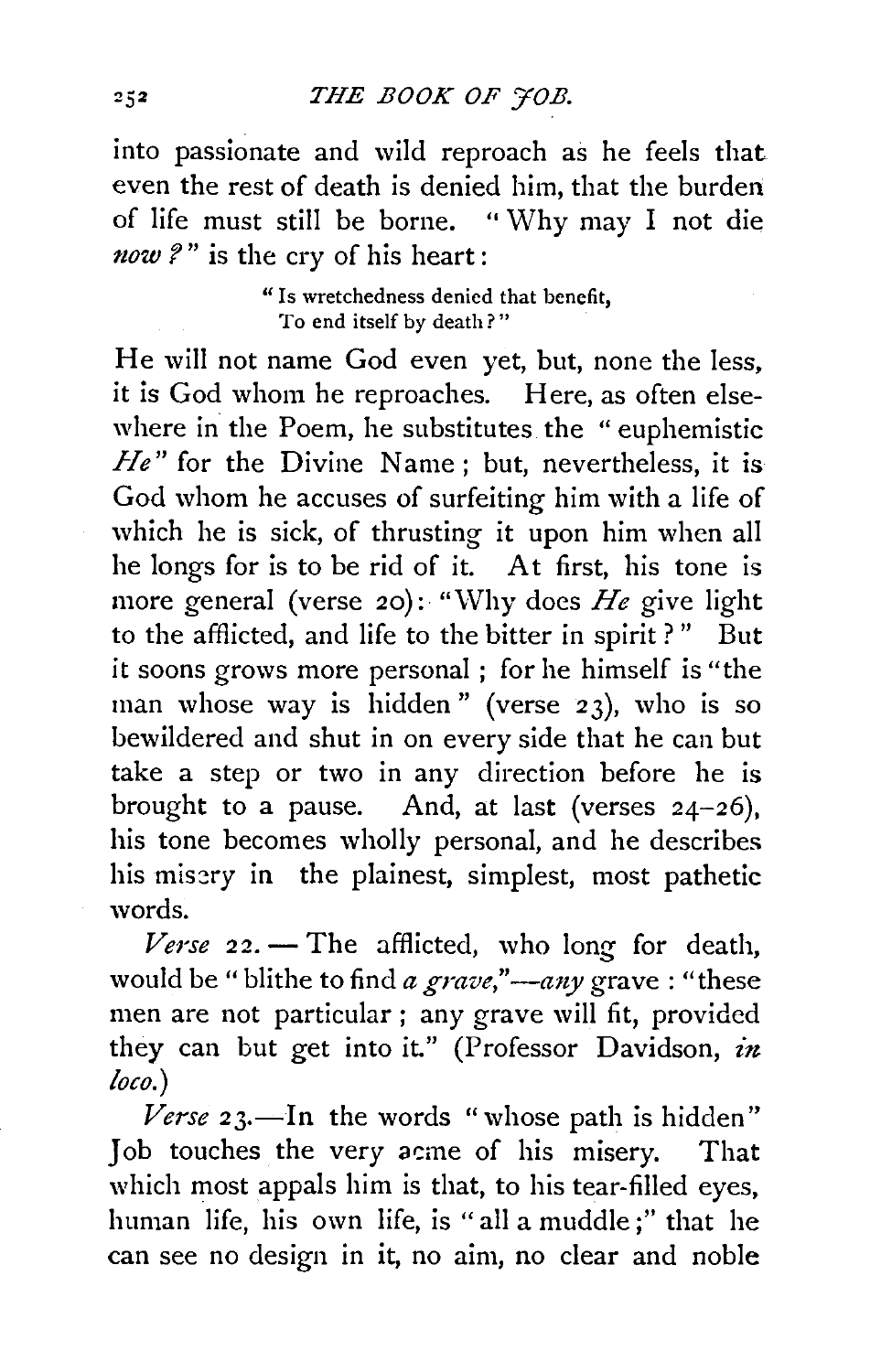intention; that he has for ever to pace the same weary round of speculation, and can find no exit from it : that, whatever the path of inquiry or action on which he sets out, before he has taken more than a few steps he finds a fence across it which he can neither climb nor pass. What is his life worth to him when he can no longer see any worthy end toward which, oppressed with miseries, he may strive, when God has so shut him in on every side that he can find no loophole of escape ?

With *Verse* 24 we may compare Psalm xlii. 3,— " My tears have been my meat day and night." The two features of Job's grief indicated in this verse appear to be- $(r)$  its constancy; it is regular as daily bread: and (2) its extent; it is like water, like a broad deep stream. The Vulgate, however, has some authority for its reading or rendering,—" *antequam* comedam suspiro."

*Verse* 25.-Gloomy and terrifying apprehensions are one of the most painful symptoms of *elephantiasis.* And Job here asserts that whatever presentiment of evil it bred in him was straightway realized.

Looking back on the Chapter as a whole, we can hardly fail to be struck with the ingenuity with which the changes are rung on its main theme. So ingenious, indeed, does Job shew himself in enumerating the details of his misery and in imprecating curses upon them, that, at first, we are tempted to think his strain unnatural, artificial. But even a little thought and reading, if we cannot fall back on experience, will convince us that the picture is true to life. Every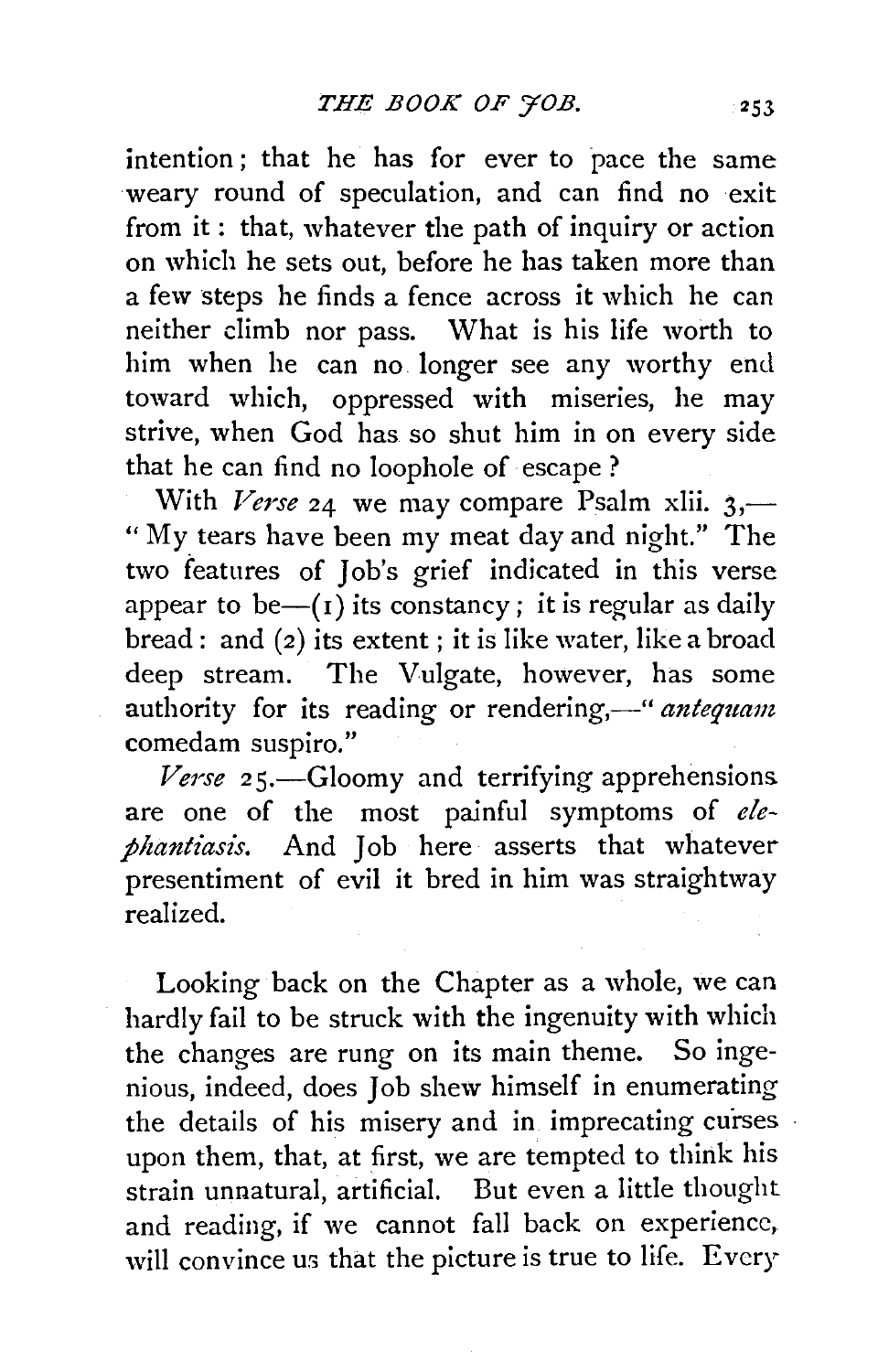loving heart is thus ingenious in setting forth the grief occasioned by sorrows which touch it home. It takes a strange, and sometimes a fierce, delight in calling up all circumstances that deepen its sense of loss and swell the current of passionate emotion, in refusing all alleviations, in repelling all hope of relief, in converting any consolations which may be offered it into food for new regrets and a deeper despair. All literature is full, and notably the Greek tragedies, not only of sentiments akin to those of Job, but of equally ingenious and elaborate iterations of them and variations upon them. Sophocles, for example, states in the briefest sharpest form the ruling thoughts of the two first strophes in Job's " curse," and in stating them he does but express a very general sentiment of the ancient Heathen world; *''Not to be born is best in every way,· once born,* by *far the better lot is then at once to go back whence we came.*" *(CEd. Col. 1225.)* For similar expansions 'and elaborations in the expression of grief, for this long harping on one sad string, we need not go beyond Shakespeare, who, indeed, in more than one of his finest passages, seems to have had this Chapter in his eye. Thus, for instance, in " King John," when Philip announces his pact of peace with England, and declares. $-$ 

> " The yearly course that brings this day about Shall never see it but a holiday,"

Constance replies :

"A wicked day, and not a holy day ! What hath this day deserved ? what hath it done That it in golden letters should be set Among the high tides in the calendar *l*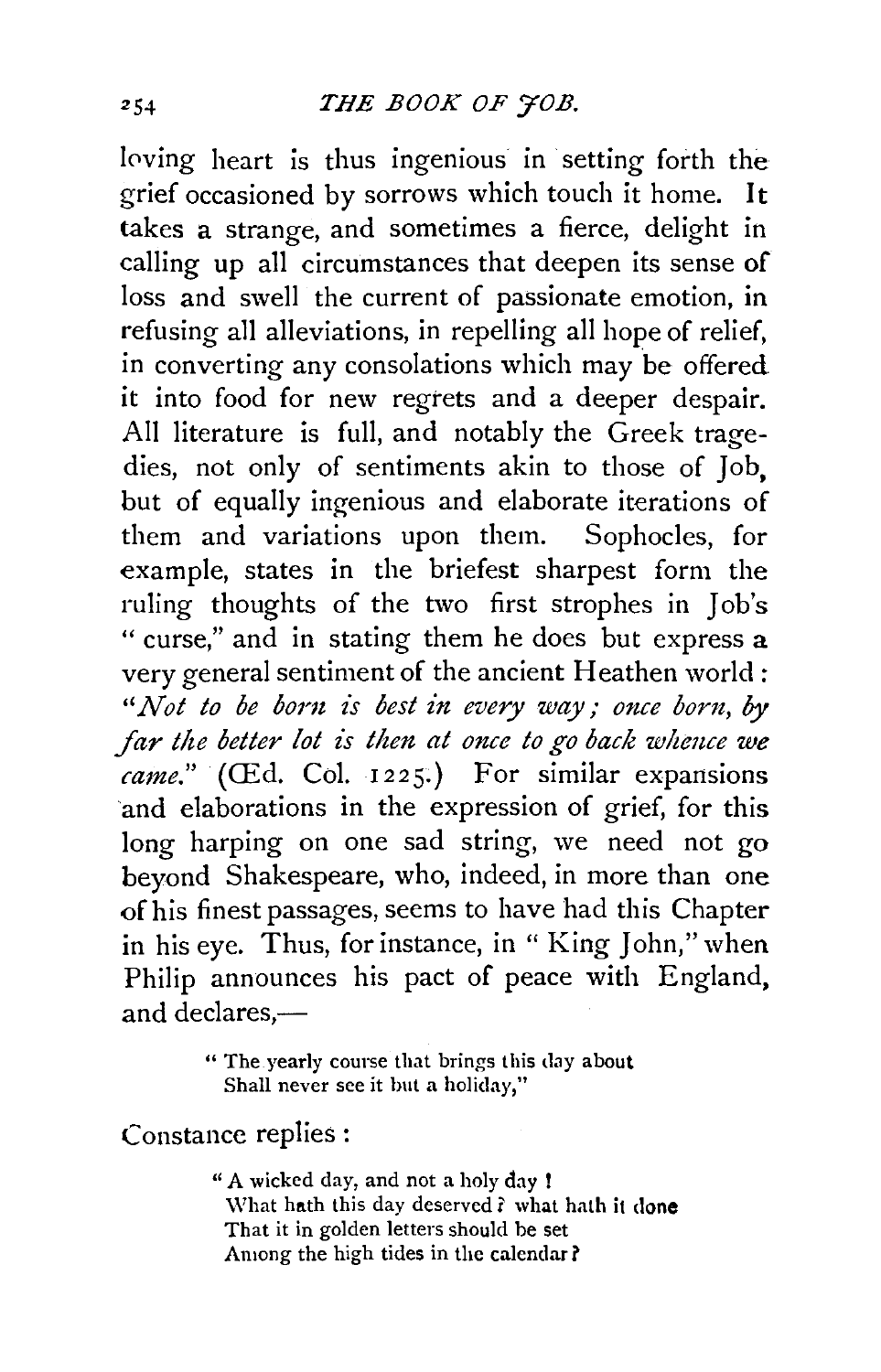Nay, rather *turn this day out of the week,*  This day of shame, oppression, perjury. Or, if it must stand still, *let wives with child Pray that their burthens may not fall this day,* Lest that their hopes prodigiously be crossed: But<sup>1</sup> on this day let seamen fear no wreck; No bargains break that are not this day made, This day, all things come to an ill end, Yea, faith itself to hollow falsehood change ! "

The passage is full of echoes from the Curse of Job  $\pm$ and the line, " Nay, rather turn this day out of the week," is but a paraphrase of the verse, " Let it not rejoice among the days of the year, nor come into the number of the months."

So, again, when bereft of Arthur, " her fair son," .and urged to patience by the King, who had betrayed her, Constance breaks out into an invocation of death no less elaborate, though it is much more gross than that of Job, and plays with the images suggested by her excited fancy in the same lingering detail ;- an invocation, moreover, which can hardly fail to remind us of Job's description of himself as longing for death, and searching for it more than for hid treasure, as one who would be blithe and exceeding glad to find a grave,-

" 0 amiable lovely death ! Arise forth from the couch of lasting night, Thou hate and terror of prosperity, And I will kiss thy detestable bones, And put my eyeballs in thy vaulty brows, And ring these fingers with thy household worms, And stop this gap of breath with fulsome dust, And be a carrion monster like thyself: Come, grin on me, and I will think thou smilcst, And buss thee as thy wife. Misery's love, 0 come to me!"

 $\mathbf{1} \text{ }``But,"$  i.e. "save," or "except."